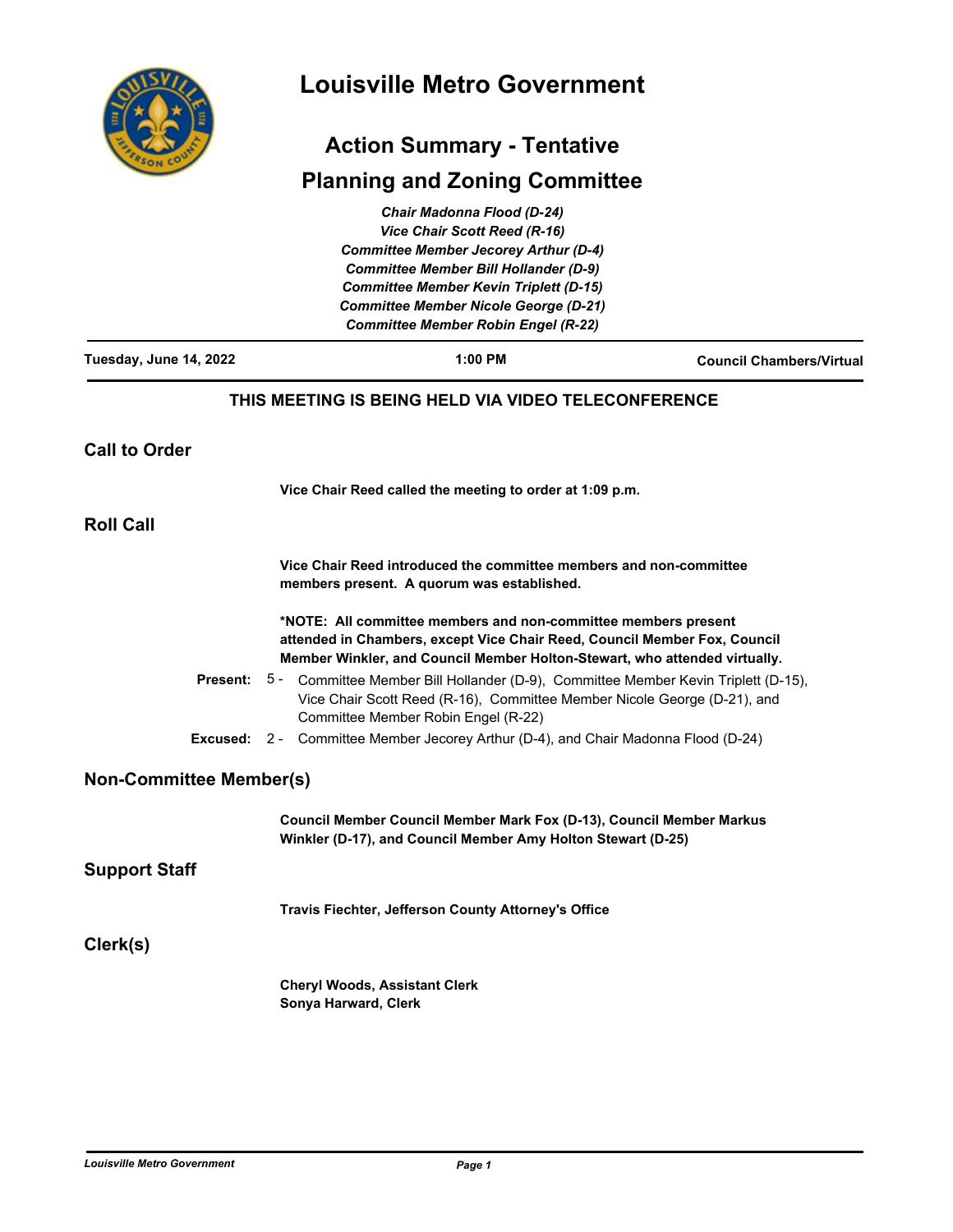### **Pending Legislation**

#### **1.** [O-157-22](http://louisville.legistar.com/gateway.aspx?m=l&id=/matter.aspx?key=60162)

# **AN ORDINANCE RELATING TO THE ZONING OF PROPERTIES LOCATED AT 10410 AND 10414 OLD PRESTON HIGHWAY CONTAINING APPROXIMATELY 9.93 ACRES AND BEING IN LOUISVILLE METRO (CASE NO. 21ZONE0104). (AS AMENDED)**

*Sponsors:*Primary Madonna Flood (D-24)

Attachments: O-157-22 V.2 CAM 061422 Zoning at 10410 & 10414 Old Preston Highway.pdf [O-157-22 V.1 042822 Zoning at 10410 & 10414 Old Preston](http://louisville.legistar.com/gateway.aspx?M=F&ID=02f64f74-79cf-41c5-811e-cc1953078df5.pdf)  Highway.pdf [21-ZONE-0104.pdf](http://louisville.legistar.com/gateway.aspx?M=F&ID=52ced228-306c-4ae1-a15d-dafe762f229d.pdf) [21-ZONE-0104 PC Minutes.pdf](http://louisville.legistar.com/gateway.aspx?M=F&ID=6c7c9b44-4a69-4a60-a7c2-a7b01d81a152.pdf) [21-ZONE-0104 Other Minutes.pdf](http://louisville.legistar.com/gateway.aspx?M=F&ID=faf76934-2034-4fa5-9fb9-4fc4de6b84f9.pdf) [21-ZONE-0104 Staff Reports.pdf](http://louisville.legistar.com/gateway.aspx?M=F&ID=0cbed3db-cdef-42fe-9fad-f28188cc47fc.pdf) [21-ZONE-0104 Legal Description.pdf](http://louisville.legistar.com/gateway.aspx?M=F&ID=e5264b5f-8211-46d1-ba14-c4c46fb79f3a.pdf) [21-ZONE-0104 Statement of Compliance.pdf](http://louisville.legistar.com/gateway.aspx?M=F&ID=5b22f31d-c227-446a-829c-1f81da081410.pdf) [21-ZONE-0104 Applicant Booklet.pdf](http://louisville.legistar.com/gateway.aspx?M=F&ID=e128f908-aed8-4200-b286-b5d7d905929a.pdf) [21-ZONE-0104 Applicant Studies.pdf](http://louisville.legistar.com/gateway.aspx?M=F&ID=2cd53431-41ee-4db3-96fb-d187ce57f79c.pdf) [21-ZONE-0104 Memo of Understanding.pdf](http://louisville.legistar.com/gateway.aspx?M=F&ID=5037a3fe-8cbb-4eeb-a0e4-86e32bc038d2.pdf) [21-ZONE-0104\\_Plan\\_050222.pdf](http://louisville.legistar.com/gateway.aspx?M=F&ID=ddd86d03-3e10-497f-811a-97d522e1a898.pdf)

> **A motion was made by Committee Member Triplett, seconded by Committee Member Engel, that this Ordinance be recommended for approval.**

**The following spoke to this item:**

- **Committee Member Engel**
- **Travis Fiechter, Jefferson County Attorney's Office**

**The following was discussed:**

**- Question about whether the developer agreed with the Binding Elements**

**A motion was made by Committee Member Triplett, seconded by Committee Member Engel, that this Ordinance be amended as shown in the attached document titled "O-157-22 V.2 CAM 061422 Zoning at 10410 & 10414 Old Preston Highway.pdf".**

**The motion to amend carried by a voice vote.**

**The motion to recommend for approval carried by the following vote and the Ordinance was sent to Old Business:**

**Yes:** 5 - Hollander, Triplett, Reed, George, and Engel

**Excused:** 2 - Arthur, and Flood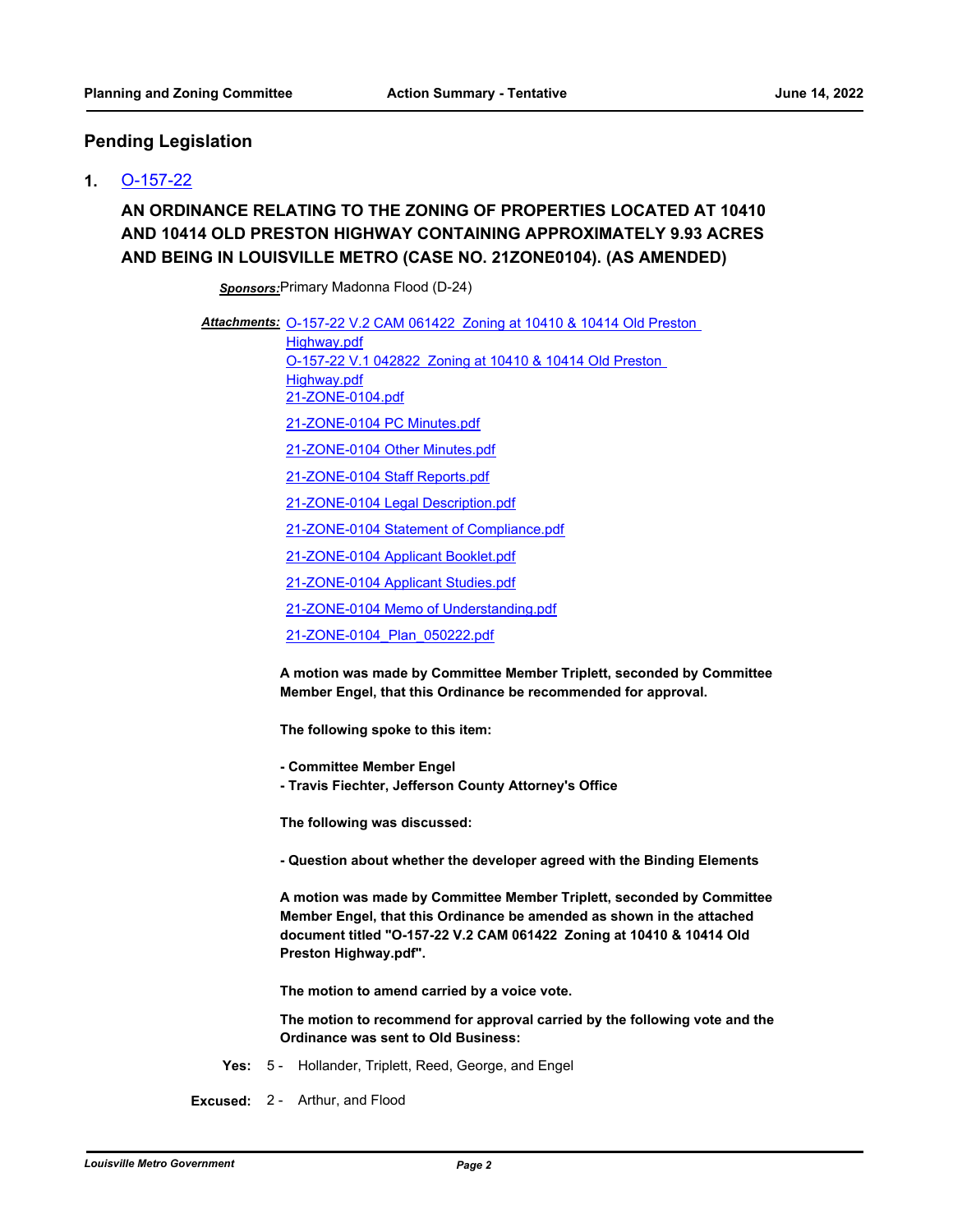## **2.** [O-185-22](http://louisville.legistar.com/gateway.aspx?m=l&id=/matter.aspx?key=60379)

# **AN ORDINANCE RELATING TO THE ZONING OF PROPERTY LOCATED AT 3323 AND 3325 FREYS HILL ROAD CONTAINING APPROXIMATELY 15.22 ACRES AND BEING IN LOUISVILLE METRO (CASE NO. 21ZONE0102). (AMENDMENT BY SUBSTITUTION)**

*Sponsors:*Primary Markus Winkler (D-17)

Attachments: **O-185-22 V.2 CABS 061422 Zoning Change 3323 and 3325 Freys Hill** Rd.pdf [O-185-22 PROPOSED CABS 061422 Zoning Change 3323 and 3325](http://louisville.legistar.com/gateway.aspx?M=F&ID=fdead144-0802-4dc9-807d-ed1f67ad7488.docx)  Freys Hill Rd.docx [O-185-22 V.1 060922 Zoning Change 3323 and 3325 Freys Hill Rd.pdf](http://louisville.legistar.com/gateway.aspx?M=F&ID=1504c444-fbe8-4daa-b8e9-ed7be68da526.pdf) [21-zone-0102.pdf](http://louisville.legistar.com/gateway.aspx?M=F&ID=5a912107-86c2-4c8d-befd-7d5da835fff6.pdf) [21-ZONE-0102 PC Minutes.pdf](http://louisville.legistar.com/gateway.aspx?M=F&ID=12ec4d1e-d551-4928-a366-de49cd90ad5f.pdf) [21-ZONE-0102 Other Minutes.pdf](http://louisville.legistar.com/gateway.aspx?M=F&ID=895ac4b2-36aa-41da-ade3-647b226f5d7f.pdf) [21-ZONE-0102 Staff Reports.pdf](http://louisville.legistar.com/gateway.aspx?M=F&ID=6bf17e5c-22be-475d-8831-a09237ee2b47.pdf) [21-ZONE-0102 Legal Description.pdf](http://louisville.legistar.com/gateway.aspx?M=F&ID=f5bdbdf1-b62c-4b29-9c4c-3a3fc451082a.pdf) [21-ZONE-0102 Applicant Booklet.pdf](http://louisville.legistar.com/gateway.aspx?M=F&ID=6e11d48d-0bc1-489f-bea4-1be92faed782.pdf) [21-ZONE-0102 Citizen Letters.pdf](http://louisville.legistar.com/gateway.aspx?M=F&ID=1314052f-ccb8-4d71-b075-04ec9762661a.pdf) [21-ZONE-0102 Elevations.pdf](http://louisville.legistar.com/gateway.aspx?M=F&ID=b263b6b2-122e-4c50-ac78-95f1979a39f0.pdf)

[21-ZONE-0102 Geotechnical Report.pdf](http://louisville.legistar.com/gateway.aspx?M=F&ID=74518cd4-9fae-487b-81cf-9628db6c452c.pdf)

[21-ZONE-0102 Justification Statement.pdf](http://louisville.legistar.com/gateway.aspx?M=F&ID=37f8b81e-6e52-4a60-8287-dafd72aeef53.pdf)

[21-ZONE-0102 Plan.pdf](http://louisville.legistar.com/gateway.aspx?M=F&ID=00ad07a9-4da9-4be9-bcc2-73a5b5651003.pdf)

[May 12, 2022 PC Minutes Case No. 21-ZONE-0102.pdf](http://louisville.legistar.com/gateway.aspx?M=F&ID=e71092c6-9c1a-4b6a-a978-8f1d43e6d00e.pdf)

**A motion was made by Committee Member Triplett, seconded by Committee Member Engel, that this Ordinance be recommended for approval.**

**Brian Davis, Planning and Design Services, gave a presentation on the Planning Commission's recommendation (see attached).**

**The following spoke to this item:**

- **Council Member Winkler**
- **Vice Chair Reed**
- **Committee Member Hollander**

**The following was discussed:**

**- A proposed amendment by substitution that would overturn the Planning Commission's decision**

- **Question about whether there were any flaws in the traffic study**
- **Concerns over the absence of a public hearing**
- **Question about whether the ingress and egress point off Westport Road is too narrow**
- **Concerns that there has not been any mini storage unit built that was zoned and approved with binding elements in the area**
- **Concerns that the property does not have connectivity to Westport Road**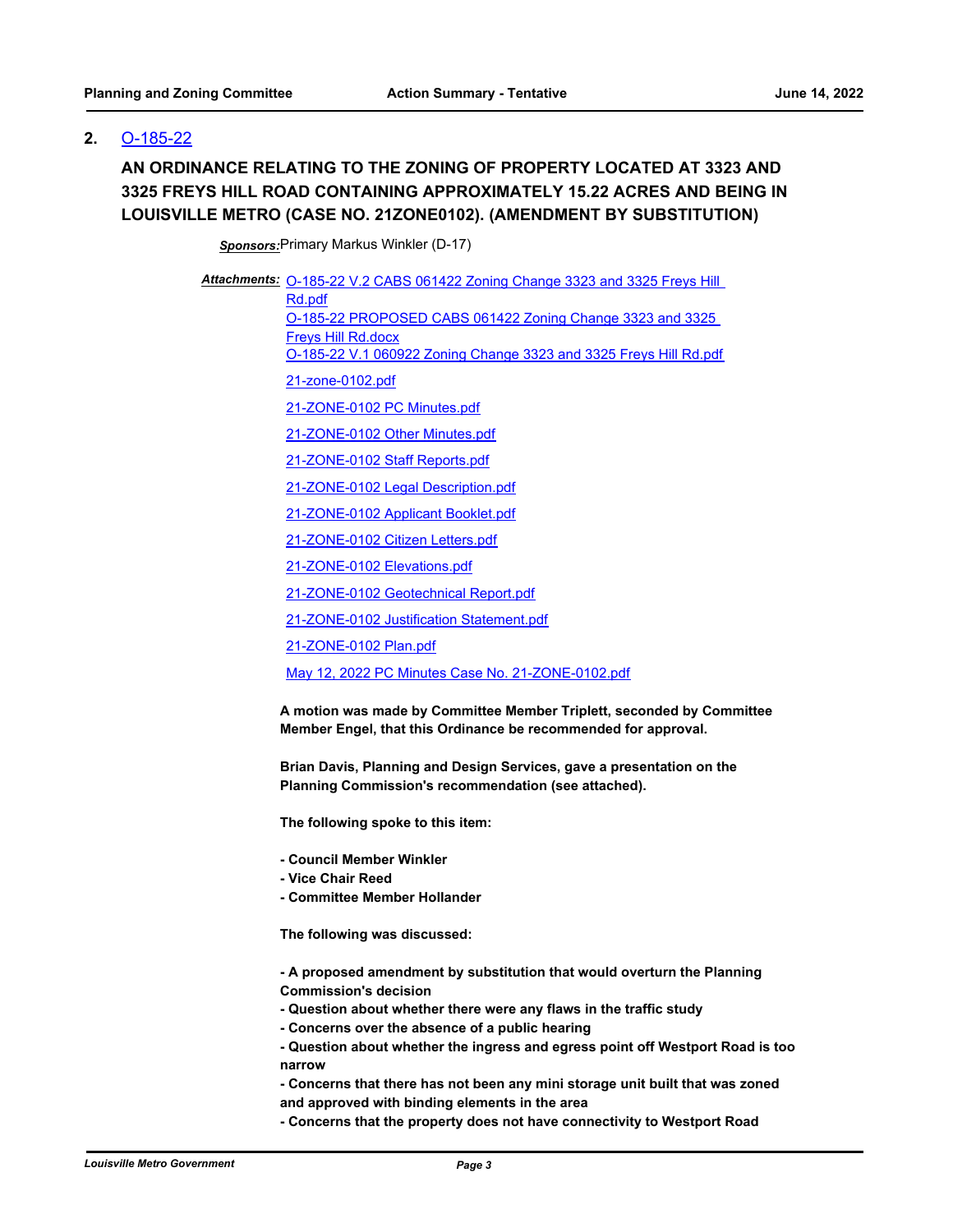**- Concerns that there is not enough space to allow two entrances at the access point**

**A motion was made by Council Member Winkler, seconded by Committee Member Triplett, that this Ordinance be amended by substitution as shown in the attached document titled "O-185-22 V.2 CABS 061422 Zoning Change 3323 and 3325 Freys Hill Rd.pdf".** 

**The motion to amend by substitution carried by a voice vote.**

**The motion to recommend for approval carried by the following vote and the amended Ordinance was sent Old Business:**

**District 17 Council Member Winkler had a vote on this zoning case and voted YES.**

**Yes:** 5 - Hollander, Triplett, Reed, George, and Engel

**Excused:** 2 - Arthur, and Flood

#### **3.** [O-186-22](http://louisville.legistar.com/gateway.aspx?m=l&id=/matter.aspx?key=60380)

**AN ORDINANCE RELATING TO THE ZONING AND FORM DISTRICT OF, AND REVISED DETAILED DISTRICT DEVELOPMENT PLAN FOR, PROPERTIES LOCATED AT 3200 AND 3201 DUPIN DRIVE AND 5400 MINOR LANE CONTAINING APPROXIMATELY 2.63 ACRES AND BEING IN LOUISVILLE METRO (CASE NO. 21ZONE0162).**

*Sponsors:*Primary Madonna Flood (D-24)

Attachments: **O-186-22 V.1 060922 Zoning Rev Dev Plan at 3200 and 3201 Dupini** 

and 5400 Minor Ln.pdf [21-ZONE-0162.pdf](http://louisville.legistar.com/gateway.aspx?M=F&ID=b4fa7091-4e1d-47b0-a389-66fbdfd18300.pdf)

[21-ZONE-0162 PC Minutes.pdf](http://louisville.legistar.com/gateway.aspx?M=F&ID=04454aba-83ea-4567-b182-f7dc1dda4bee.pdf)

[21-ZONE-0162 Staff Reports.pdf](http://louisville.legistar.com/gateway.aspx?M=F&ID=80e34bd0-8c9b-474e-8005-a2167b409e79.pdf)

[21-ZONE-0162 Legal Description.pdf](http://louisville.legistar.com/gateway.aspx?M=F&ID=cce1ebd6-67a6-4ee7-a637-7419d7f4cc1f.pdf)

[21-ZONE-0162 Applicant Booklet.pdf](http://louisville.legistar.com/gateway.aspx?M=F&ID=e3d9a203-4bdd-4d06-aaf6-48b52c85af22.pdf)

[21-ZONE-0162 Letter of Explanation.pdf](http://louisville.legistar.com/gateway.aspx?M=F&ID=374004f2-bb99-479f-a510-3736234996b1.pdf)

[21-ZONE-0162 Traffic Study.pdf](http://louisville.legistar.com/gateway.aspx?M=F&ID=8d2ec7dd-ff88-4f9f-aa6a-cfbe2330f8c9.pdf)

[21-ZONE-0162 Plan.pdf](http://louisville.legistar.com/gateway.aspx?M=F&ID=0f6aedec-b0b3-4c6d-ba78-2d24802b6117.pdf)

**A motion was made by Committee Member Triplett, seconded by Committee Member Engel, that this Ordinance be recommended for approval.**

**Brian Davis, Planning and Design Services, gave a presentation on the Planning Commission's recommendation (see attached).**

**The following spoke to this item:**

**- Council Member Fox**

**- Committee Member George**

**The following was discussed:**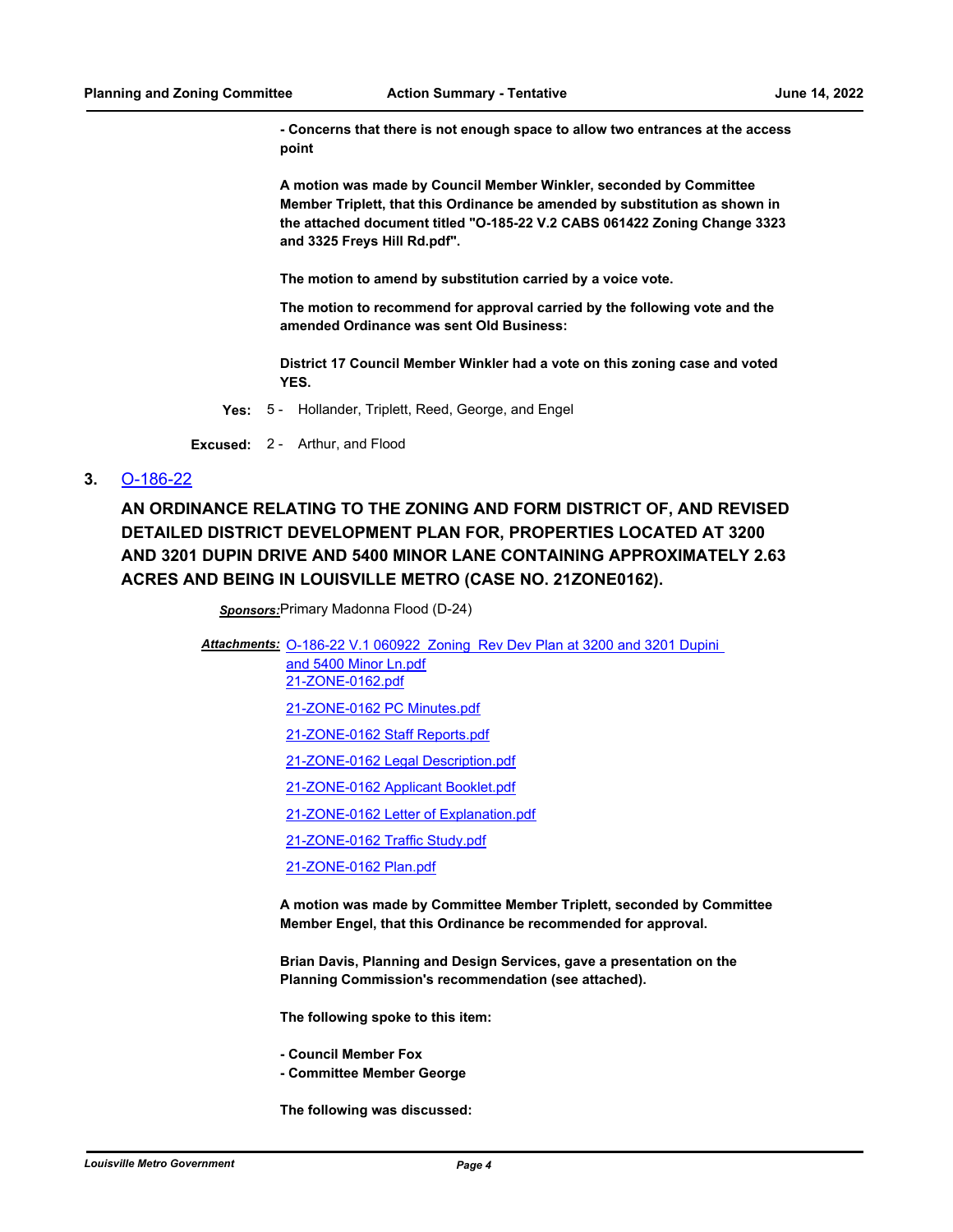**- This is Phase II of the Airport Logistics Airpark development project - Question about whether there is a warehouse located to the south of the development**

**- The development will create jobs**

**The motion carried by the following vote and the Ordinance was sent to Old Business:**

**District 13 Council Member Fox had a vote on this zoning case and voted YES.**

**Yes:** 5 - Hollander, Triplett, Reed, George, and Engel

**Excused:** 2 - Arthur, and Flood

#### **4.** [O-187-22](http://louisville.legistar.com/gateway.aspx?m=l&id=/matter.aspx?key=60381)

**AN ORDINANCE RELATING TO THE ZONING OF, AND ASSOCIATED PARKING WAIVER FOR, PROPERTY LOCATED AT 3106 CHENOWETH RUN ROAD CONTAINING APPROXIMATELY 1.88 ACRES AND BEING IN LOUISVILLE METRO (CASE NO. 21ZONE0135). (AS AMENDED)**

> Attachments: **O-187-22 V.2 CAM 061422 Zoning, and Assoc Parking Waiver, at** 3106 Chenoweth Run Rd.pdf [O-187-22 V.1 060922 Zoning, and Assoc Parking Waiver, at 3106](http://louisville.legistar.com/gateway.aspx?M=F&ID=95449fcc-7e47-48b8-98e7-536ebfc791e2.pdf)  Chenoweth Run Rd.pdf [21-ZONE-0135.pdf](http://louisville.legistar.com/gateway.aspx?M=F&ID=5c7274f2-a661-4fdd-a4da-fab16a04ccc5.pdf) [21-ZONE-0135 PC Minutes.pdf](http://louisville.legistar.com/gateway.aspx?M=F&ID=76508506-71bb-485f-a955-604bc83b1515.pdf) [21-ZONE-0135 Other Minutes.pdf](http://louisville.legistar.com/gateway.aspx?M=F&ID=dd1ac152-2fd2-47ef-a9d8-6b276cdfe638.pdf) [21-ZONE-0135 Staff Reports.pdf](http://louisville.legistar.com/gateway.aspx?M=F&ID=bac6eac2-08d4-4e31-be86-90973053fd3a.pdf) [21-ZONE-0135 Legal Description.pdf](http://louisville.legistar.com/gateway.aspx?M=F&ID=21474721-f928-41c2-94cf-8c8cbadb7a50.pdf) [21-ZONE-0135\\_Applicant Justification.pdf](http://louisville.legistar.com/gateway.aspx?M=F&ID=c0706061-d62e-4a69-917a-f4dc9202c47b.pdf) [21-ZONE-0135\\_Elevations\\_011022.pdf](http://louisville.legistar.com/gateway.aspx?M=F&ID=055ede53-4ada-4e54-885c-1434dc4b8b1a.pdf) [21-ZONE-0135\\_Parking Study\\_012022.pdf](http://louisville.legistar.com/gateway.aspx?M=F&ID=29947828-075a-4b63-95be-85e4cb2b9e98.pdf) [Chenoweth Run Building Elevations 4-12-2022.pdf](http://louisville.legistar.com/gateway.aspx?M=F&ID=b0a8e7a2-2da5-4739-8684-e4d33af48d91.pdf) [ph 2 Presentation - Chenoweth Run Rd - One Fourteen LLC.pdf](http://louisville.legistar.com/gateway.aspx?M=F&ID=00dcb731-4db1-448b-98e0-e0dece3218c3.pdf) [21-ZONE-0135 Plan.pdf](http://louisville.legistar.com/gateway.aspx?M=F&ID=cb4b6188-770a-4bef-9300-5c6511d4f9e7.pdf) **A motion was made by Committee Member Triplett, seconded by Committee Member Engel, that this Ordinance be recommended for approval.**

> > **Brian Davis, Planning and Design Services, gave a presentation on the Planning Commission's recommendation (see attached).**

**Travis Fiechter, Jefferson County Attorney's Office, read the following Binding Element into the record:**

**"8. Any significant changes or alterations to the proposed structures (e.g. building height, number of units, number of buildings), any increase in density on the property, any changes in use on the property, and/or any amendments to the binding elements shall be reviewed before the Planning Commission with final action to be determined by Metro Council."**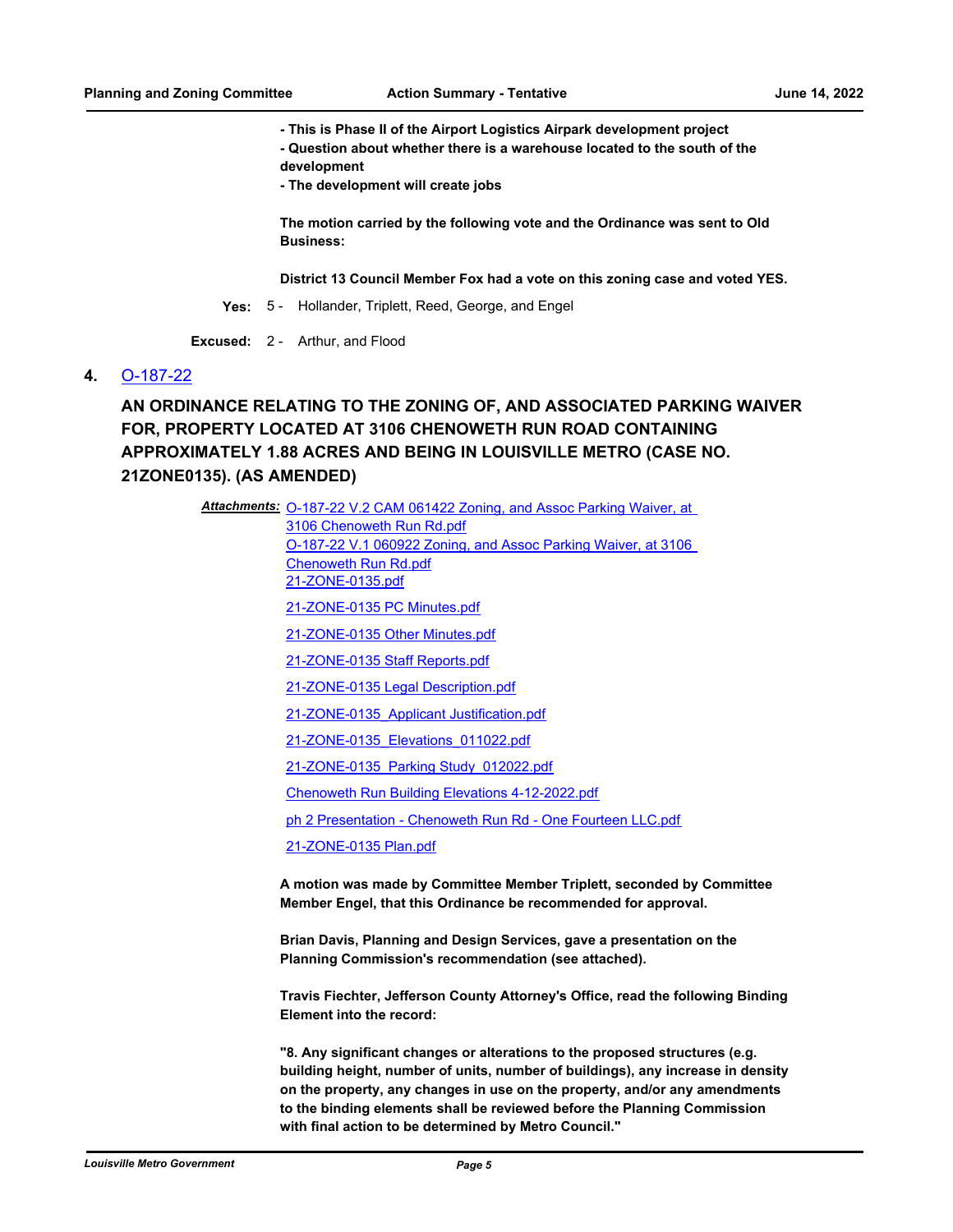**The following spoke to this item:**

- **Committee Member Triplett**
- **Brian Davis**

**The following was discussed:**

**- Question about whether the reduced parking spaces will be used in another manner**

**A motion was made by Committee Member Engel, seconded by Committee Member Triplett, that this Ordinance be amended to add the Binding Element previously read into the record.**

**The motion to amend carried by a voice vote.**

**The motion to recommend for approval carried by the following vote and the amended Ordinance was sent to Old Business:**

**Yes:** 5 - Hollander, Triplett, Reed, George, and Engel

**Excused:** 2 - Arthur, and Flood

#### **5.** [O-188-22](http://louisville.legistar.com/gateway.aspx?m=l&id=/matter.aspx?key=60382)

# **AN ORDINANCE RELATING TO THE ZONING OF PROPERTY LOCATED AT 905 EAST OAK STREET CONTAINING APPROXIMATELY 0.086 ACRES AND BEING IN LOUISVILLE METRO (CASE NO. 22ZONE0009).**

*Sponsors:*Primary Madonna Flood (D-24)

Attachments: [O-188-22 V.1 060922 Zoning at 905 East Oak Street.pdf](http://louisville.legistar.com/gateway.aspx?M=F&ID=d8420294-9868-473e-b40e-f82661c173bd.pdf)

[22-ZONE-0009.pdf](http://louisville.legistar.com/gateway.aspx?M=F&ID=ba7c131e-e272-46ed-aa8d-650eb0574ce7.pdf)

[22-ZONE-0009 PC Minutes.pdf](http://louisville.legistar.com/gateway.aspx?M=F&ID=f0131613-bec4-4d9c-9aee-77e3395e1e64.pdf)

[22-ZONE-0009 Other Minutes.pdf](http://louisville.legistar.com/gateway.aspx?M=F&ID=b55394d2-39c7-4602-b37f-9fe1c444eb17.pdf)

[22-ZONE-0009 Staff Reports.pdf](http://louisville.legistar.com/gateway.aspx?M=F&ID=a0786a0e-4ad6-4784-af14-b8afcc293fcc.pdf)

[22-ZONE-0009 Legal Description.pdf](http://louisville.legistar.com/gateway.aspx?M=F&ID=d8e5ff4e-a368-4bb7-be01-6ac31c42f602.pdf)

[22-ZONE-0009 Applicant Booklets.pdf](http://louisville.legistar.com/gateway.aspx?M=F&ID=9a998688-db0d-4ef4-8636-e93db0554a44.pdf)

[22-ZONE-0009 Plan.pdf](http://louisville.legistar.com/gateway.aspx?M=F&ID=fb57cc00-c167-4558-817e-31e074b2bba1.pdf)

**This item was held in committee.**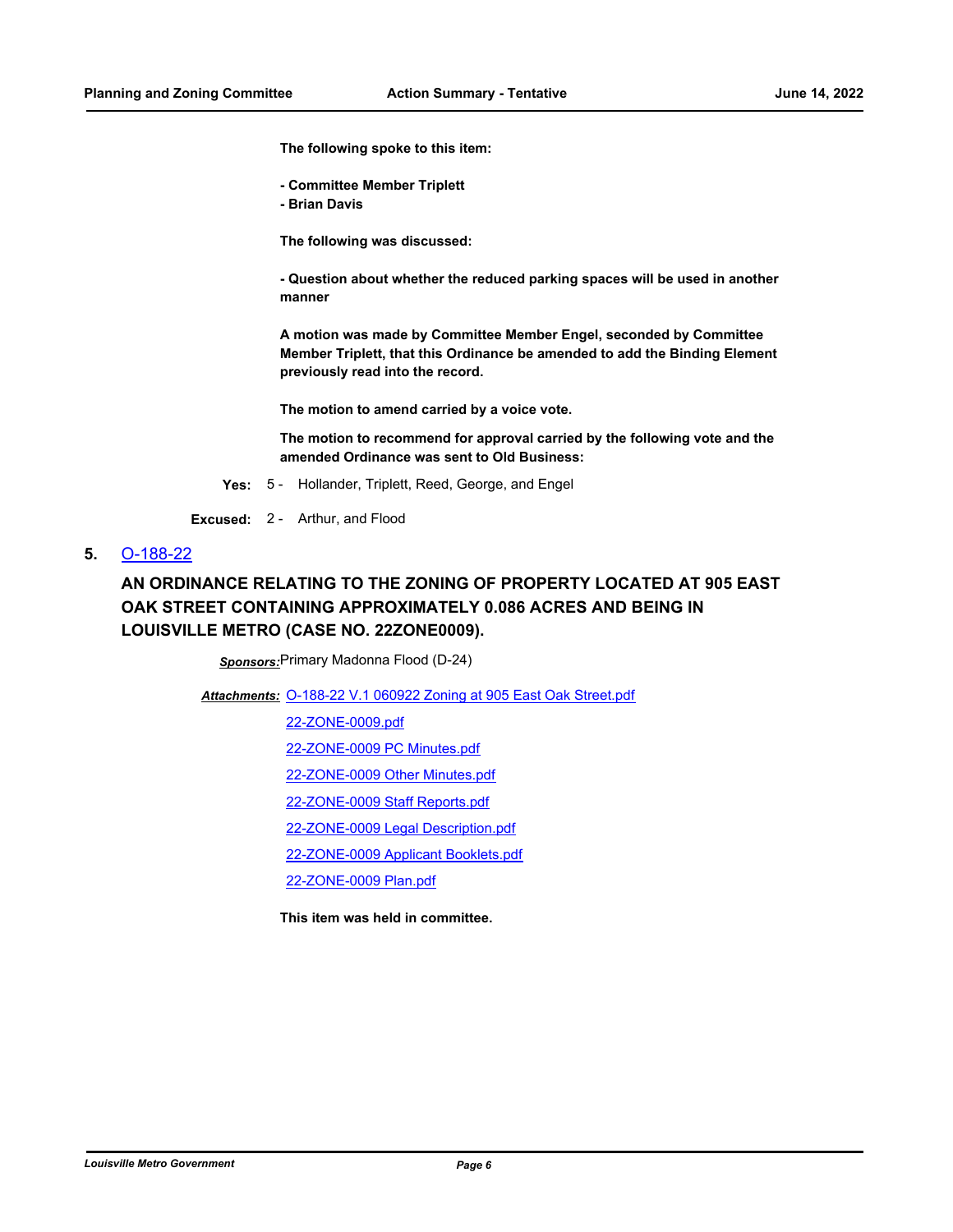## **6.** [O-192-22](http://louisville.legistar.com/gateway.aspx?m=l&id=/matter.aspx?key=60396)

## **AN ORDINANCE RELATING TO THE ZONING OF PROPERTY LOCATED AT 8315 NASH STREET CONTAINING APPROXIMATELY 2.29 ACRES AND BEING IN LOUISVILLE METRO (CASE NO. 21ZONE0164).**

*Sponsors:*Primary Mark H. Fox (D-13)

[O-192-22 V.1 060922 Zoning at 8315 Nash Rd.pdf](http://louisville.legistar.com/gateway.aspx?M=F&ID=09f8058d-24a5-4507-b9b7-ad65bf8e2522.pdf) *Attachments:*

[21-zone-0164.pdf](http://louisville.legistar.com/gateway.aspx?M=F&ID=6de84f73-4d39-4713-9427-b2efdcf89e35.pdf)

[21-ZONE-0164 PC Minutes.pdf](http://louisville.legistar.com/gateway.aspx?M=F&ID=ecdb9f8a-3c94-43f4-b760-f92e695dc0dd.pdf)

[21-ZONE-0164 Other Minutes.pdf](http://louisville.legistar.com/gateway.aspx?M=F&ID=3e8d97b4-d5e0-4cd0-9cd8-de0e8ae7472a.pdf)

[21-ZONE-0164 Staff Reports.pdf](http://louisville.legistar.com/gateway.aspx?M=F&ID=028afce5-1702-43a6-aa0f-658c7498f871.pdf)

[21-ZONE-0164 Legal Description.pdf](http://louisville.legistar.com/gateway.aspx?M=F&ID=46a3683e-f94e-4718-a047-59e7aa16bbea.pdf)

[21-ZONE-0164 Applicant Studies.pdf](http://louisville.legistar.com/gateway.aspx?M=F&ID=8fb54a0d-33b4-45b0-be3a-026e21b44483.pdf)

[21-ZONE-0164 Applicant Booklets.pdf](http://louisville.legistar.com/gateway.aspx?M=F&ID=74d599ba-9daa-4246-8286-39b16f584f77.pdf)

[21-ZONE-0164 Statement of Compliance.pdf](http://louisville.legistar.com/gateway.aspx?M=F&ID=42b4ee7a-21bf-4648-a82b-033f4315105e.pdf)

[21-zone-0164\\_Stamped Plan.pdf](http://louisville.legistar.com/gateway.aspx?M=F&ID=290d00b8-a59f-47a2-b5a7-feb80689a808.pdf)

**A motion was made by Committee Member Triplett, seconded by Committee Member Engel, that this Ordinance be recommended for approval.** 

**Brian Davis, Planning and Design Services, gave a presentation on the Planning Commission's recommendation (see attached).**

**Council Member Fox spoke to this item and stated he was in support of the zoning change.**

**The motion carried by the following vote and the Ordinance was sent to Old Business:**

**District 13 Council Member Fox had a vote on this zoning case and voted YES.**

**Yes:** 5 - Hollander, Triplett, Reed, George, and Engel

**Excused:** 2 - Arthur, and Flood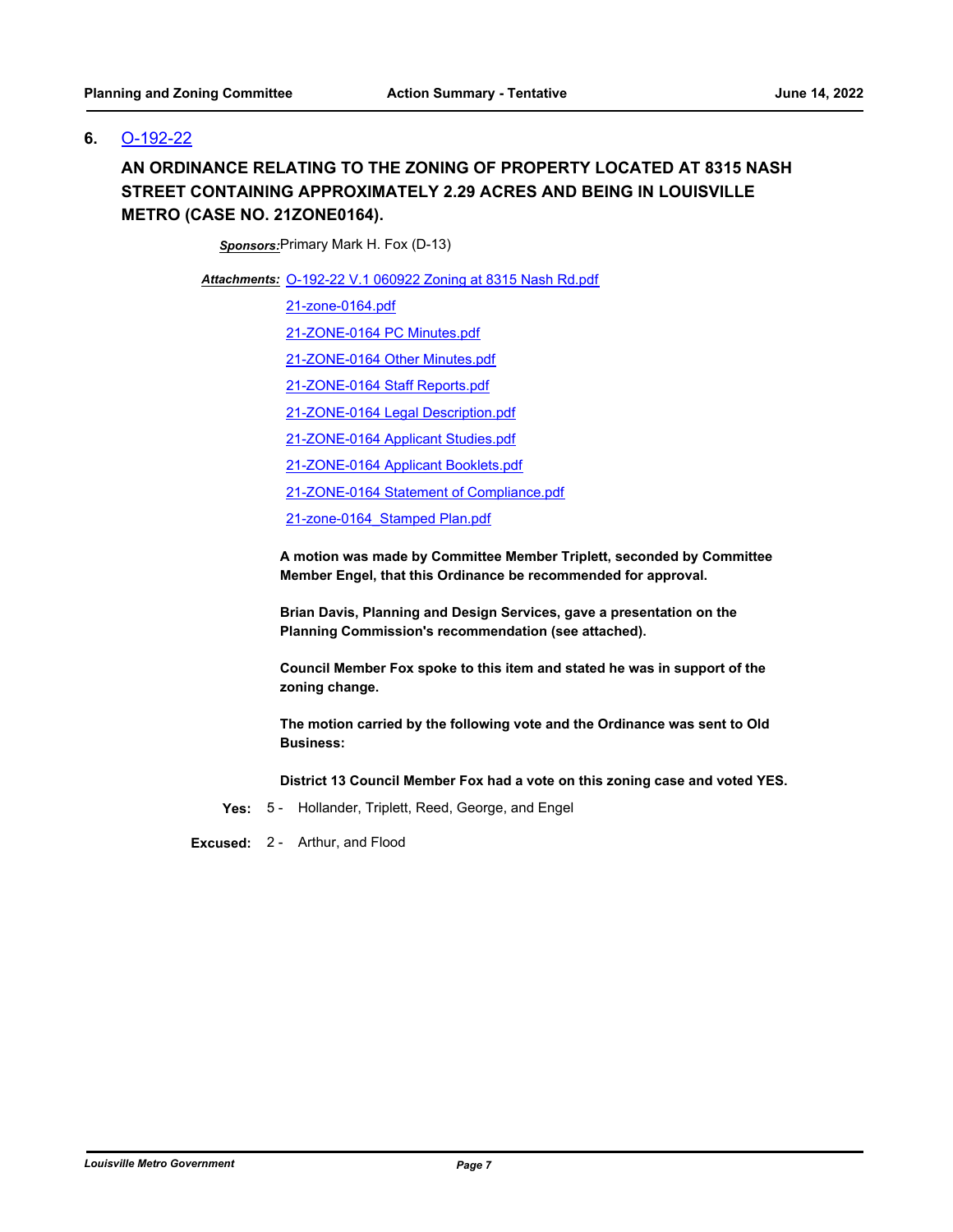## **7.** [O-194-22](http://louisville.legistar.com/gateway.aspx?m=l&id=/matter.aspx?key=60400)

# **AN ORDINANCE RELATING TO THE ZONING OF PROPERTIES LOCATED AT 10310 AND 10312 STONESTREET ROAD CONTAINING APPROXIMATELY 3.6 ACRES AND BEING IN LOUISVILLE METRO (CASE NO. 21ZONE0150).**

*Sponsors:*Primary Madonna Flood (D-24)

[O-194-22 V.1 060922 Zoning at 10310 & 10312 Stonestreet Rd.pdf](http://louisville.legistar.com/gateway.aspx?M=F&ID=e52b594a-ddfc-4125-9a49-d694fdd8165c.pdf) *Attachments:*

[21-ZONE-0150.pdf](http://louisville.legistar.com/gateway.aspx?M=F&ID=a5f1c1f2-d356-4978-9fc4-3a1764cb31d4.pdf)

[21-ZONE-0150 PC Minutes.pdf](http://louisville.legistar.com/gateway.aspx?M=F&ID=f27d6444-9f4a-438b-891a-409202c9274f.pdf)

[21-ZONE-0150 Other Minutes.pdf](http://louisville.legistar.com/gateway.aspx?M=F&ID=69089788-1e70-41c8-a342-0ece5c1a832a.pdf)

[21-ZONE-0150 Staff Reports.pdf](http://louisville.legistar.com/gateway.aspx?M=F&ID=3d99d4b8-28d4-4c80-b2b2-a9dc4d7e6cdc.pdf)

[21-ZONE-0150 Applicant Booklets.pdf](http://louisville.legistar.com/gateway.aspx?M=F&ID=39d6a967-99da-4882-a043-64586a00f882.pdf)

[21-ZONE-0150 Justification Statement.pdf](http://louisville.legistar.com/gateway.aspx?M=F&ID=c40398a7-a38a-438c-aa4d-7f713226196a.pdf)

[21-ZONE-0150 Citizen Letters.pdf](http://louisville.legistar.com/gateway.aspx?M=F&ID=bea687c3-6add-461b-a6da-65e3018da4ef.pdf)

[21-ZONE-0150 Plan.pdf](http://louisville.legistar.com/gateway.aspx?M=F&ID=85f8d3bd-474d-4f85-bf98-1b4e638f9ea1.pdf)

**This item was held in committee.**

#### **8.** [O-507-21](http://louisville.legistar.com/gateway.aspx?m=l&id=/matter.aspx?key=58601)

## **AN ORDINANCE AMENDING THE METRO LAND DEVELOPMENT CODE RELATING TO TRUCK PARKING REQUIREMENTS (CASE NO. 21-LDC-0010).**

*Sponsors:*Primary Madonna Flood (D-24)

Attachments: O-507-21 PROPOSED FAM 031722 Ordinance Amending LCD

Relating to Truck Parking Requirements.pdf [O-507-21 V.1 101421 Ordinance Amending LCD Relating to Truck](http://louisville.legistar.com/gateway.aspx?M=F&ID=c4679b46-b685-4805-aaa2-319f64e665e5.pdf)  Parking Requirements .pdf [2021-11-02\\_21\\_LDC-0010\\_HeavyTruckParking\\_PlanningCommittee.pd](http://louisville.legistar.com/gateway.aspx?M=F&ID=1f12209e-89cc-4783-9a83-be55ad596f70.pdf) f [21-LDC-0010 PC Minutes.pdf](http://louisville.legistar.com/gateway.aspx?M=F&ID=eab53097-7e52-4b99-8d26-77f7507f4c03.pdf) [21-LDC-0010\\_Truck Parking\\_Planning Commission SR\\_ 9-10-21](http://louisville.legistar.com/gateway.aspx?M=F&ID=74931fe8-ffb6-4ae9-b484-ab7e875da3bf.pdf)  Attachment 2.pdf [21-LDC-0010\\_Truck. Parking\\_Planning Commission SR\\_9-10-21.pdf](http://louisville.legistar.com/gateway.aspx?M=F&ID=66346a20-a434-4c23-bfa1-1d5b69f02c3b.pdf)

**This item remained held in committee.**

#### **9.** [R-013-22](http://louisville.legistar.com/gateway.aspx?m=l&id=/matter.aspx?key=59464)

**A RESOLUTION REQUESTING THE PLANNING COMMISSION REVIEW THE METRO LAND DEVELOPMENT CODE REGULATIONS WITH REGARD TO LEGISLATIVE BODY REVIEW OF COMMISSION ACTION ON DEVELOPMENT PLANS AND THE "TWO-YEAR RULE."**

> Attachments: R-013-22 V.1 020322 Amend LDC Related To Council Review & 2 Year Rule.pdf

> > **This item was withdrawn.**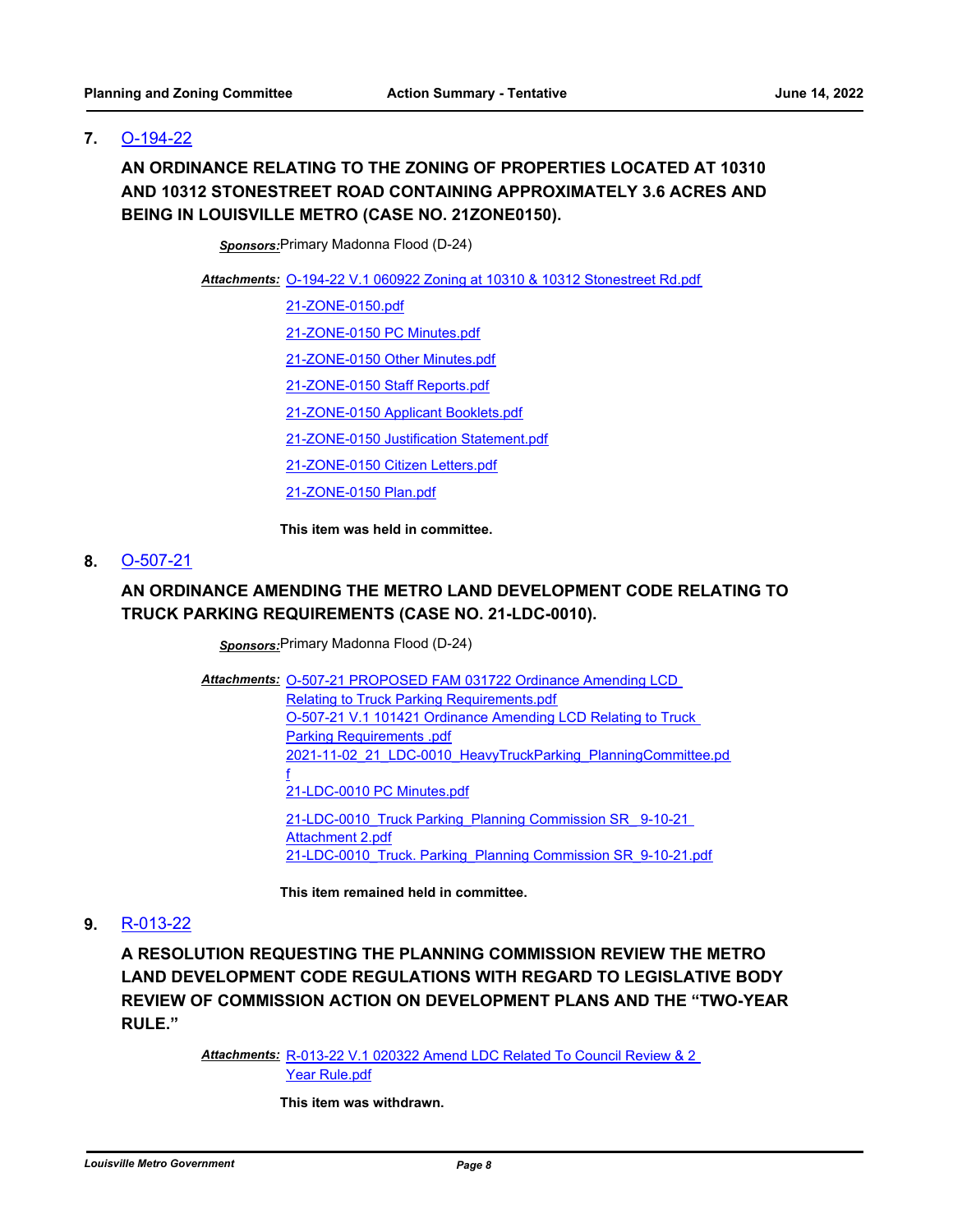#### **10.** [O-088-22](http://louisville.legistar.com/gateway.aspx?m=l&id=/matter.aspx?key=59718)

**AN ORDINANCE CREATING A NEW SECTION TO LOUISVILLE/JEFFERSON COUNTY METRO GOVERNMENT CODE OF ORDINANCES ("LMCO") CHAPTER 153 REGARDING THE EVIDENCE AND BASIS FOR DECISIONS OF THE LEGISLATIVE COUNCIL OF LOUISVILLE/JEFFERSON COUNTY METRO GOVERNMENT IN ZONING CASES.**

*Sponsors:*Primary Bill Hollander (D-9)

Attachments: O-088-22 V.1 030322 Creates a New LMCO Chp 153 Re Evidence and Basis for Decision of Zoning Matters.pdf [Chapter 30 Fiscal Court.pdf](http://louisville.legistar.com/gateway.aspx?M=F&ID=3cac2ee0-f77b-4356-ac36-00aea79968d7.pdf)

**This item remained held in committee.**

#### **11.** [O-113-22](http://louisville.legistar.com/gateway.aspx?m=l&id=/matter.aspx?key=59837)

**AN ORDINANCE CREATING A NEW SECTION TO LOUISVILLE/ JEFFERSON COUNTY METRO GOVERNMENT CODE OF ORDINANCES ("LMCO") CHAPTER 153 REGARDING THE PROCESSING OF APPLICATIONS FOR ZONING MAP AMENDMENTS IF THERE ARE DELINQUENT TAXES OR VALID LIENS HELD BY LOUISVILLE METRO GOVERNMENT THAT ARE UNPAID.**

*Sponsors:*Primary Madonna Flood (D-24) and Primary Nicole George (D-21)

Attachments: **O-113-22 V.1 041422 New Sec of LMCO 153 Regard Zoning App and** Delinquent Taxes.pdf

**This item remained held in committee.**

### **12.** [O-154-22](http://louisville.legistar.com/gateway.aspx?m=l&id=/matter.aspx?key=60159)

**AN ORDINANCE RELATING TO THE CLOSURE OF A PORTION OF THE RIGHT-OF-WAY OF FEGENBUSH LANE ADJACENT TO 5905 FEGENBUSH LANE CONTAINING APPROXIMATELY 3.87 ACRES AND BEING IN LOUISVILLE METRO (CASE NO. 22STRCLOSURE0004).**

*Sponsors:*Primary Madonna Flood (D-24)

Attachments: 0-154-22 V.1 042822 22STRCLOSURE0004 Closure of a Portion 5905 Fegenbush Ln.pdf [O-154-22 ATTACH Plat.pdf](http://louisville.legistar.com/gateway.aspx?M=F&ID=3d14815c-cc13-4ae4-a58b-f1a6e59a1210.pdf) [22-STRCLOSURE-0004.pdf](http://louisville.legistar.com/gateway.aspx?M=F&ID=8d4e898f-1ea8-46df-8289-434e0a0c8647.pdf) [PC Minutes.pdf](http://louisville.legistar.com/gateway.aspx?M=F&ID=b9d7af87-31f2-4061-9168-0538bb295740.pdf) **[Other Minutes.pdf](http://louisville.legistar.com/gateway.aspx?M=F&ID=fa28e62f-9fea-4ab2-b3ad-b8b832a03e14.pdf)** [Staff Reports.pdf](http://louisville.legistar.com/gateway.aspx?M=F&ID=0f655504-18f1-45bb-aace-3be4ae7dae6a.pdf) [Legal Description.pdf](http://louisville.legistar.com/gateway.aspx?M=F&ID=4e14b0a1-b0a2-492f-919a-9b5e868a1e28.pdf) [Justification Statement.pdf](http://louisville.legistar.com/gateway.aspx?M=F&ID=79b89630-15ec-4e8c-a94b-90bf633eb36c.pdf) [Applicant Booklet.pdf](http://louisville.legistar.com/gateway.aspx?M=F&ID=83b26967-12c0-4b0f-b379-e1dbf7e280fe.pdf)

**A motion was made by Committee Member Triplett, seconded by Committee**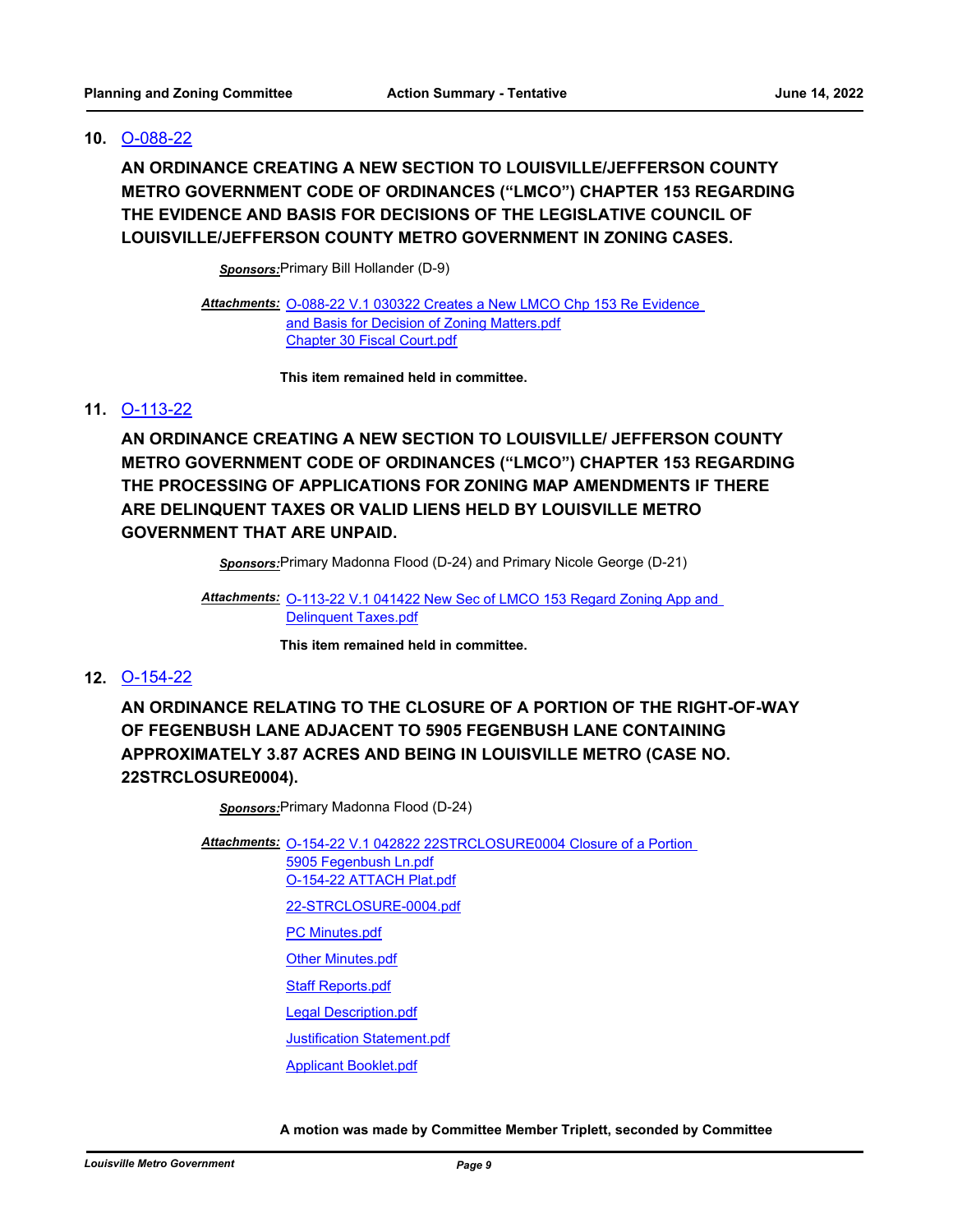**Member Engel, that this Ordinance be recommended for approval.**

**The following spoke to this item:**

- **Committee Member Hollander**
- **Travis Fiechter, Jefferson County Attorney's Office**
- **Committee Member George**

**The following was discussed:**

- **Question about whether this is a large right-of-way**
- **Question about how this development would benefit the community as a right-of-way**
- **Question about whether this development would produce tax benefits once it is built**

**A motion was made by Committee Member Hollander, seconded by Committee Member Triplett, that this Ordinance be tabled.**

**The motion to table carried by a voice vote.**

#### **13.** [O-175-22](http://louisville.legistar.com/gateway.aspx?m=l&id=/matter.aspx?key=60286)

**AN ORDINANCE RELATING TO THE REVISED DISTRICT DEVELOPMENT PLAN AND ALTERNATE PLAN FOR ACCESS FOR PROPERTY LOCATED AT 8016 SHEPHERDSVILLE ROAD CONTAINING APPROXIMATELY 18.09 ACRES AND BEING IN LOUISVILLE METRO (CASE NO. 22DDP0001).**

*Sponsors:*Primary Madonna Flood (D-24)

Attachments: O-175-22 V.1 051922 Alternate Plan for Access-Rev Dist Dev Plan for 8016 Shepherdsville Rd.pdf [22-DDP-0001.pdf](http://louisville.legistar.com/gateway.aspx?M=F&ID=c052c22c-8148-41df-ac51-21bd94b3e306.pdf) [22-DDP-0001 PC Minutes.pdf](http://louisville.legistar.com/gateway.aspx?M=F&ID=2b2ae3ce-85e5-4d02-aed3-61028260c986.pdf) [22-DDP-0001 BOZA Minutes.pdf](http://louisville.legistar.com/gateway.aspx?M=F&ID=3efbdcf7-b256-4139-86fb-3942977d28c5.pdf) [22-DDP-0001 Staff Reports.pdf](http://louisville.legistar.com/gateway.aspx?M=F&ID=56edb465-5384-40db-ac91-d5a775eb4206.pdf) [22-DDP-0001 Legal Description.pdf](http://louisville.legistar.com/gateway.aspx?M=F&ID=32a10203-ca13-4560-9c6d-3e10aece6549.pdf) [22-DDP-0001 Booklet.pdf](http://louisville.legistar.com/gateway.aspx?M=F&ID=13e1b941-e5bf-4f28-b270-eaf433d6807e.pdf) [22-DDP-0001 Justification Statement.pdf](http://louisville.legistar.com/gateway.aspx?M=F&ID=e69ca133-b0ee-48dc-a85c-2dcb2e057643.pdf) [22-DDP-0001 Plan.pdf](http://louisville.legistar.com/gateway.aspx?M=F&ID=67652875-5c69-4701-94d8-a4a32ea6edb8.pdf)

**This item remained held in committee.**

### **14.** [O-189-22](http://louisville.legistar.com/gateway.aspx?m=l&id=/matter.aspx?key=60383)

**AN ORDINANCE RELATING TO THE REVISED DISTRICT DEVELOPMENT PLAN FOR PROPERTY LOCATED AT 11905 DIXIE HIGHWAY CONTAINING APPROXIMATELY 2.19 ACRES AND BEING IN LOUISVILLE METRO (CASE NO. 22DDP0009).**

*Sponsors:*Primary Madonna Flood (D-24)